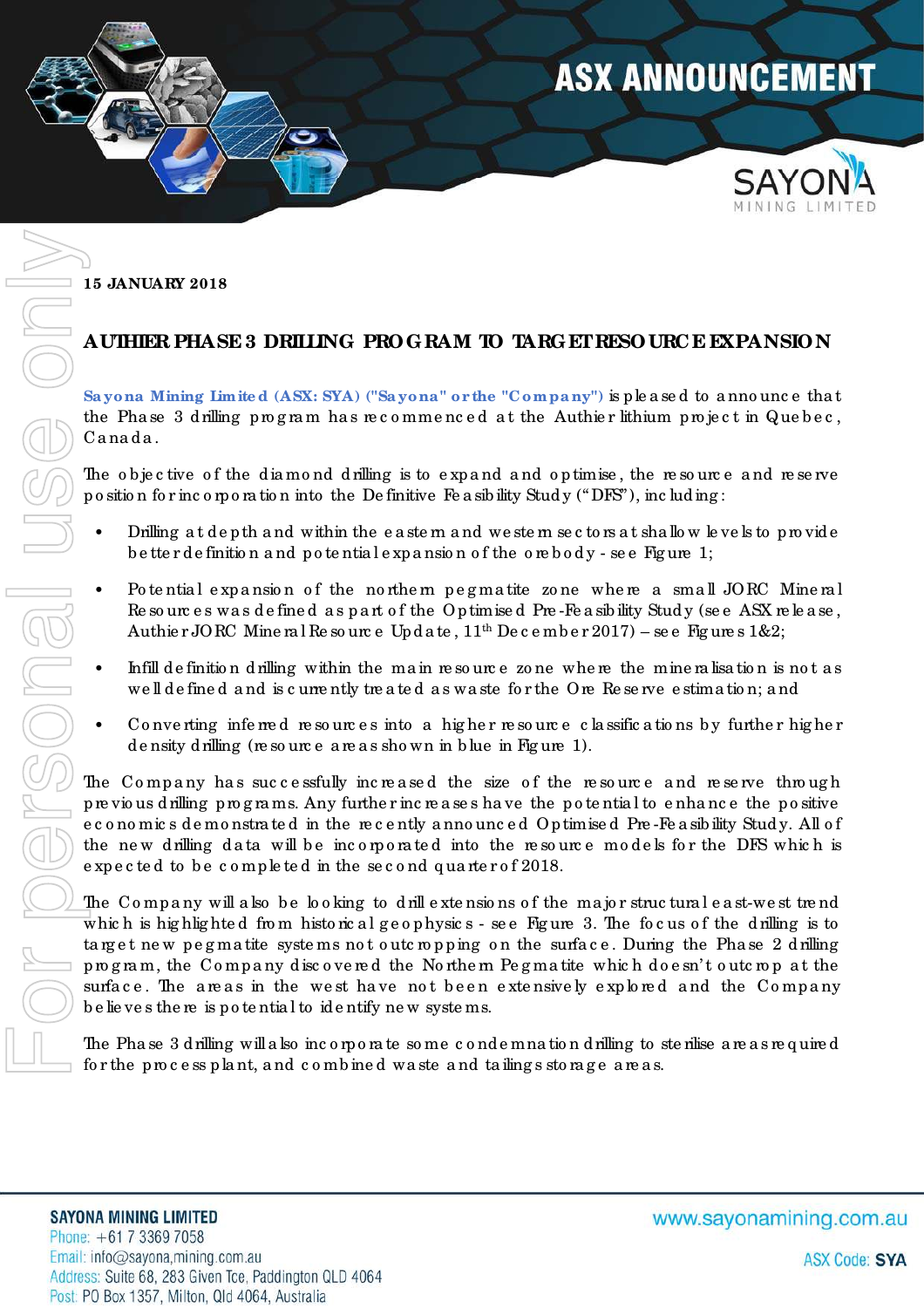



Figure 1 - Potential areas to expand the Authier resource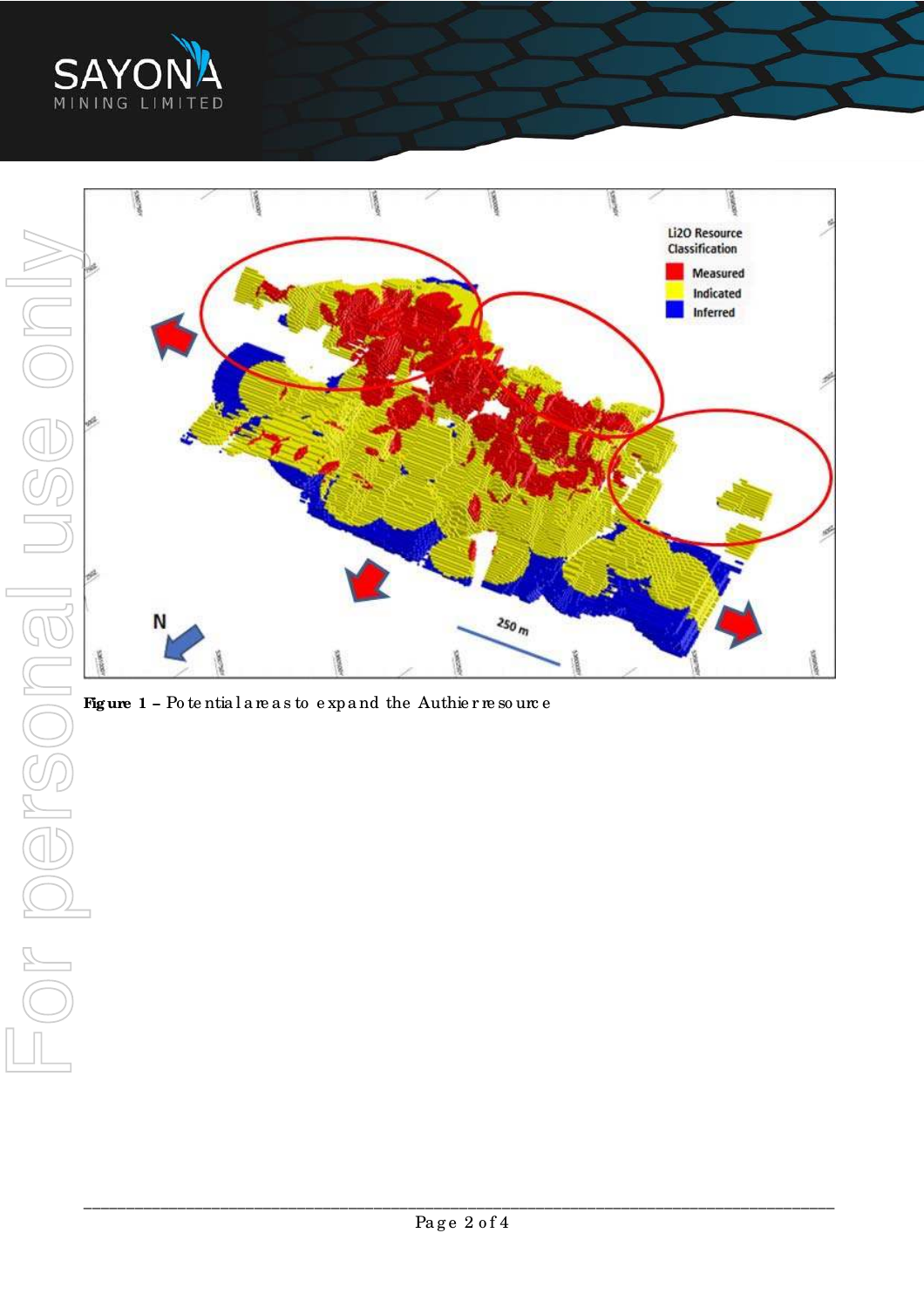



Figure 2 - Main Authier deposit (left) and Authier North (right) lithium solids model at 0.45%  $Li<sub>2</sub>0$